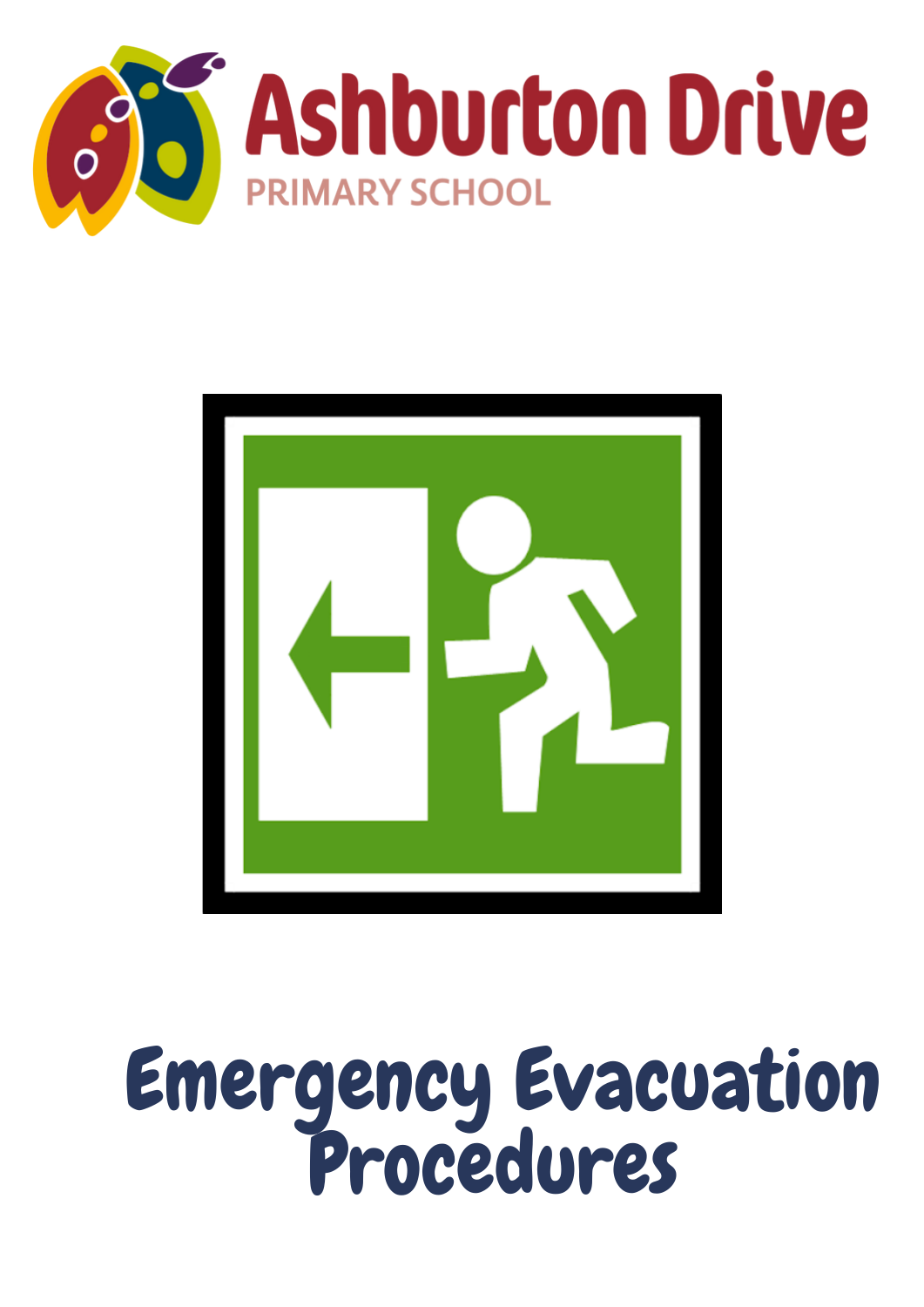#### EMERGENCY NUMBERS POLICE: 131 444 POLICE/FIRE: 000 GOSNELLS POLICE STATION: 9398 0000 EDUCATION SECURITY 1800 177 777

#### ESTABLISH THE FACTS

- Principal/Administration informed of emergency immediately.
- Principal/Administration confirms available facts if possible.
- Principal/Administration makes decision to evacuate partially or totally
- Principal/Administration directs Manager Corporate Services to make contact with Emergency Services and District Office

#### **SIGNAL**

- Several loud, sharp bursts of siren to prepare for possible evacuation long enough for all areas in school to hear.
- Message over PA and/or continuous ringing of school siren or bell.

#### ACTIONS

#### A) Take these items with you:

- Wear a reflective safety vest.
- Emergency evacuation folder near classroom external exit door
- If a relief teacher in classroom for the day, they need to bring green absence slip if not already sent to office yet
- Student Attendance Checklist Print one each time there is a change of students in the room
- Turn off electrical equipment eg air conditioner if possible
- Leave as soon as possible no need to lock doors

#### B) Ensure all students are with teacher:

Toilets are to be checked by:

- ECE Unit 2 Teacher (Units 1 & 3 teachers to assembly Units 1, 2 & 3 ready for evacuation)
- Green Administration
- Strickland Room 6 teacher (Room 7 teacher to assemble Rooms 6 & 7 ready for evacuation)
- Draffen Room 18 teacher (Room 17 teacher to assemble Rooms 17 & 18 ready for evacuation.

#### C) Special Rooms, Mezzanine, and practical areas are to be checked by:

- ECE Block Unit 2 teacher to check the block (Unit 1 & 3 teachers to assemble Unit 1, 2 and 3 students ready for evacuation)
- Green Block Administration (Deputy Principal)
- Strickland Block (including computer lab) Room II teacher (Room 10 teacher to assemble Rooms 10 & 11 ready for evacuation)
- Draffen Block (including Room 19)– Room 18 teacher (Room 17 teacher to assemble Rooms 17 & 18 ready for evacuation)
- D) Evacuate all as per school site plan see map.
- If parents/visitors are seen direct them to accompany you
- If readily available, students to wear sunhats
- No student bags to be taken
- E) At Evacuation Point
- Assemble students K to 6 classes in room number order on the wetlands side of the school oval
- Complete attendance check list not outside classrooms but at evacuation point
- Report any missing students to Deputy Principal
- Report any students requiring medical attention to Deputy Principal
- No person to re-enter classrooms until 'ALL CLEAR' signal is given by Principal or delegate
- No mobile telephones to be used until 'ALL CLEAR' signal given
- If teacher is on DOTT, move to evacuation point as per the school plan
- Collect student checklist from manager corporate service when on the oval
- Relieve DOTT teacher and confirm attendance using the student checklist

#### F) Specialist Teachers

Music, Science, Physical Education, Design & Tech, LOTE

- Specialist teachers accompany their current timetabled class as per school site plan to evacuation meeting point on school oval.
- Classroom teacher to meet class at emergency evacuation meeting point.
- At evacuation point report to the School Officer and then the Deputy Principal assisting the Principal
- Please do not return to class.

#### G) Outdoor Lessons

Playground, Undercover Area, Oval, Pond

- Class/group to move via the most direct and safest route and proceed to evacuation point.
- Please do not return to class.

#### H) All Other Personnel - Including teachers on DOTT

- Accompany students with which they are currently working via the route as per school site plan to the evacuation point on school oval.
- When not working with students proceed as per school site plan and to evacuation meeting point on school oval and
- Teachers take control of their class
- Education assistants stay with timetabled class/students and all other persons must be directed to manager corporate services when on the oval
- Library officer checks storeroom and proceeds via the route as per school site plan to evacuation meeting point and report to School Officer

# ADPS EMERGENCY EVACUATION PROCEDURES 2022

CLASS TIME EVACUATION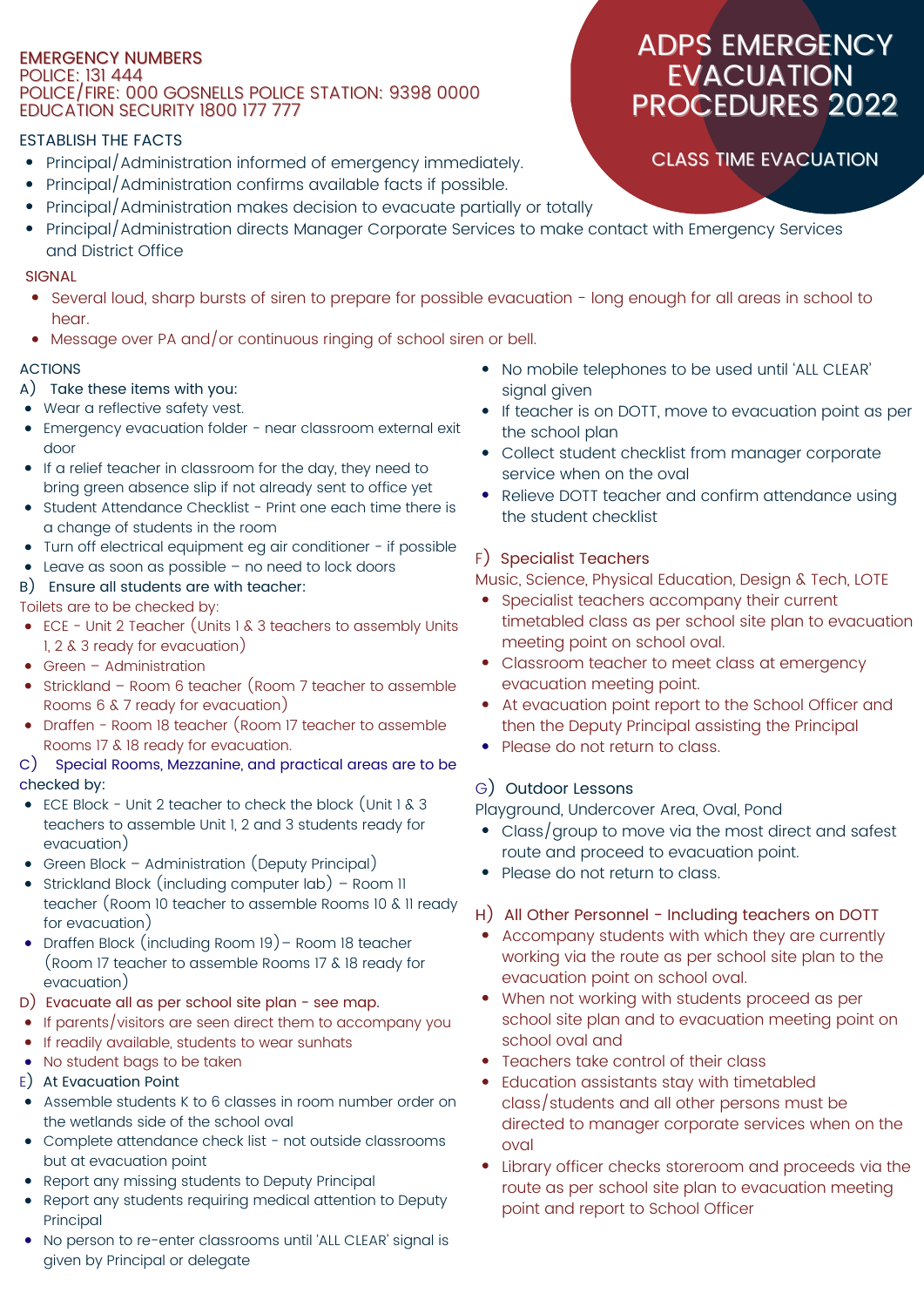#### PRINCIPAL

- Wear a reflective safety vest
- Press 'Fire' button on INTEGRIS and print MORNING attendance report. This is to be used to confirm teacher queries at evacuation point
- Proceed via the route as per school site plan to evacuation assembly point on school oval with Manager Corporate Services and School Officer Collect:
- mobile telephone and emergency evacuation folder

#### At evacuation point oversee:

- Student safety and accountability
- Site safety
- Coordinate with emergency services and District Office and parent contacts
- Determine if the second emergency meeting point on the campus of Southern River College is required
- Issue all clear and procedure for return to class

#### MANAGER CORPORATE SERVICES

- Wear a reflective safety vest.
- Exit with Principal as per school site plan to evacuation meeting point on school oval

#### ·Collect:

- electrical cabinet keys
- tap handle for isolating valves
- student contact and medical details information to Principal

# At evacuation point:

- Provide copies of student checklists to teachers when or if required. Two copies should be available - one for admin use and one for class teacher use.
- Assist Principal

# SCHOOL OFFICER

- Wear a reflective safety vest.
- Check staff room, interview and conference room before exiting.
- Evacuate students in sickbay and visitors where there is no teacher present
- Exit with Principal as per school plan to evacuation meeting point on school oval.

# Collect:

Office iPad - Passtab app used for locating visitors and relief staff (bring back up manual register if Passtab iPad system is down)

# At evacuation point:

- Ensure that all visitors are accounted for and report information to Deputy Principal
- Assist Principal or Deputy Principal if needed.
- Collect green absence forms from relief teachers and hand to teachers if not sent to office before evacuation

# ADPS EMERGENCY EVACUATION PROCEDURES 2022

CLASS TIME EVACUATION

#### GARDENER

- Proceeds to evacuation meeting point on school oval and reports to Deputy Principal.
- If Southern River College is to be utilised as an emergency evacuation point, school gardener proceeds to Southern River Road crossing to assist staff in the movement of all personnel across Southern River Road.

#### DEPUTY PRINCIPAL #1

- Wear a reflective safety vest
- Collect:
- First aid kit
- Epi pens
- Asthma kit from sick bay.

#### At evacuation point:

- Provide Principal with the medical checklist.
- If second emergency assembly point at Southern River College is to be utilised, supervise staff and students crossing Southern River Road.
- Assume coordination of medical issues upon arrival at evacuation point.
- $\bullet$  Health Advice line 1800 022 222

# DEPUTY PRINCIPAL #2

- Wear a reflective safety vest.
- Check Green Block Mezzanine, Staff Toilets and Green Block toilets.
- Refer any parents to the oval via the safest route.
- Initially assist and directing PP and K students through gates directly on to oval.

# At evacuation point:

- Informs Principal as to the follow up and clearance form issues on behalf of the Principal and contacts any teacher on an excursion
- Assists Principal with medical issues if  $\bullet$ required